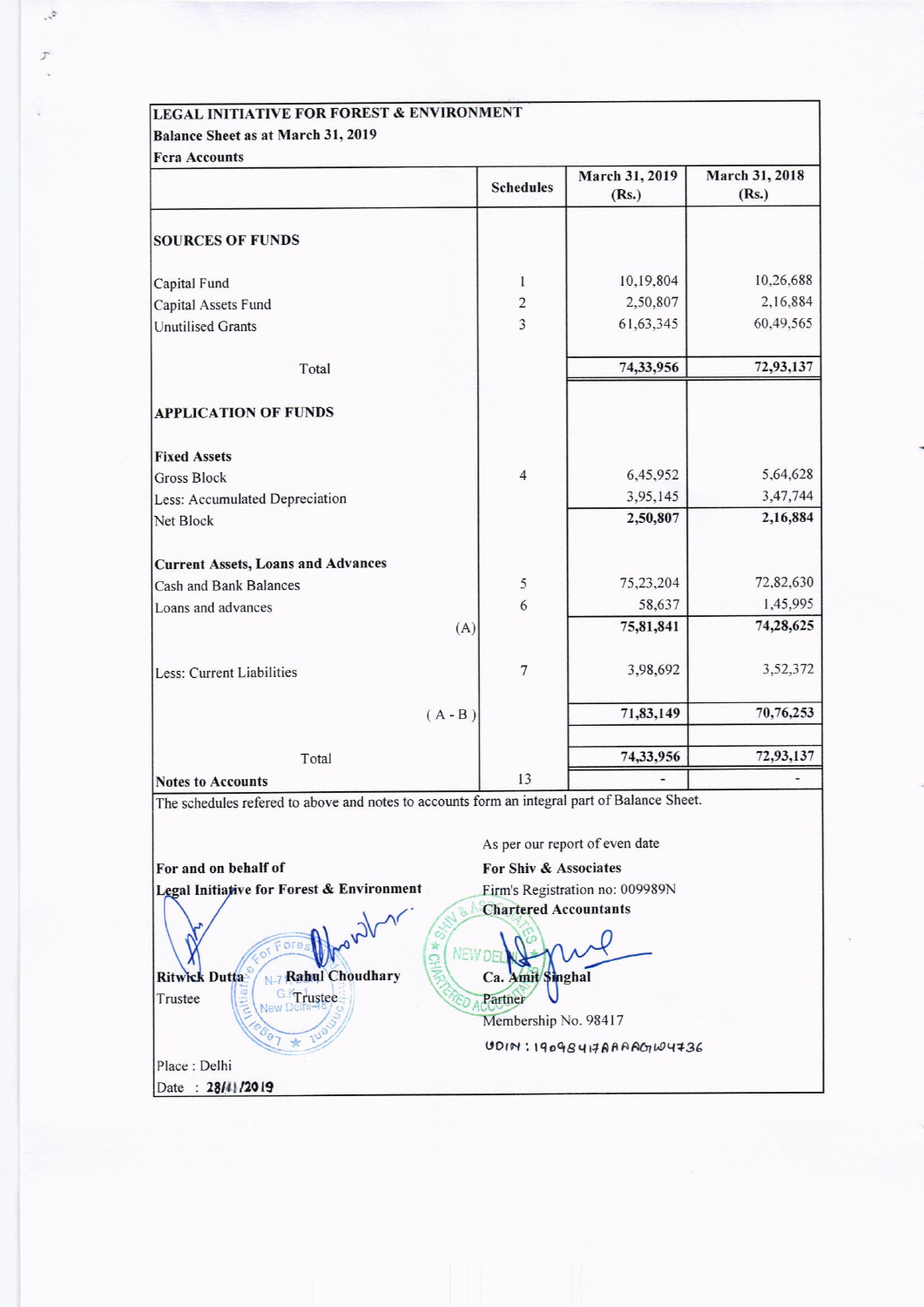#### **LEGAL INITIATIVE FOR FOREST & ENVIRONMENT**

Place : Delhi Date: 28/11/2019

 $\mathbb{R}^2$ 

# Statement of Income and Expenditure for the year ended March 31, 2019

| <b>Fera Accounts</b>                                                                                                       |                                                  |                                    |                         |  |
|----------------------------------------------------------------------------------------------------------------------------|--------------------------------------------------|------------------------------------|-------------------------|--|
|                                                                                                                            | <b>Schedules</b>                                 | March 31, 2019<br>(Rs.)            | March 31, 2018<br>(Rs.) |  |
| Income                                                                                                                     |                                                  |                                    |                         |  |
| <b>Grants/Donations Received</b>                                                                                           |                                                  |                                    |                         |  |
| Specific Purpose Grant Income                                                                                              | 3                                                | 1,23,45,030                        | 1,01,12,769             |  |
| Other Income                                                                                                               | 8                                                | 2,65,090                           | 2,00,539                |  |
|                                                                                                                            |                                                  | 1,26,10,120                        | 1,03,13,308             |  |
| Expenditure                                                                                                                |                                                  |                                    |                         |  |
| Specific Purpose Grant Expenditure                                                                                         | 9                                                | 1,23,45,030                        | 1,01,12,769             |  |
| Depreciation                                                                                                               | 4                                                | 47,401                             | 32,470                  |  |
| Other Expenses                                                                                                             | 10                                               | 2,71,974                           | 65,624                  |  |
|                                                                                                                            |                                                  | 1,26,64,405                        | 1,02,10,863             |  |
| <b>Excess of Income over expenditure</b>                                                                                   |                                                  | (54, 285)                          | 1,02,445                |  |
| Add: Depreciation transferred to Capital Assets Fund                                                                       |                                                  | 47,401                             | 32,470                  |  |
| Excess of Income over expenditure transferred to Capital Fund                                                              |                                                  | (6, 884)                           | 1,34,915                |  |
| <b>Notes to Accounts</b>                                                                                                   | 13                                               |                                    |                         |  |
| The schedules refered to above and notes to accounts form an integral part of Statement of Income and Expenditure.         |                                                  |                                    |                         |  |
|                                                                                                                            | As per our report of even date                   |                                    |                         |  |
| For and on behalf of                                                                                                       | For Shiv & Associates                            |                                    |                         |  |
| Legal Initiative for Forest & Environment<br><b>IO * Skyr</b><br><b>NEW DEL</b><br><b>Rahul Choudhary</b><br>Ritwick Dutta | <b>Chartered Accountants</b><br>Ca. Amit Singhal | ASSEirm's Registration no: 009989N |                         |  |
| New Trustee<br>Trustee                                                                                                     | Partner                                          |                                    |                         |  |
| 7.1                                                                                                                        | Membership No. 98417                             |                                    |                         |  |

UDIN: 190984170AAAGW4736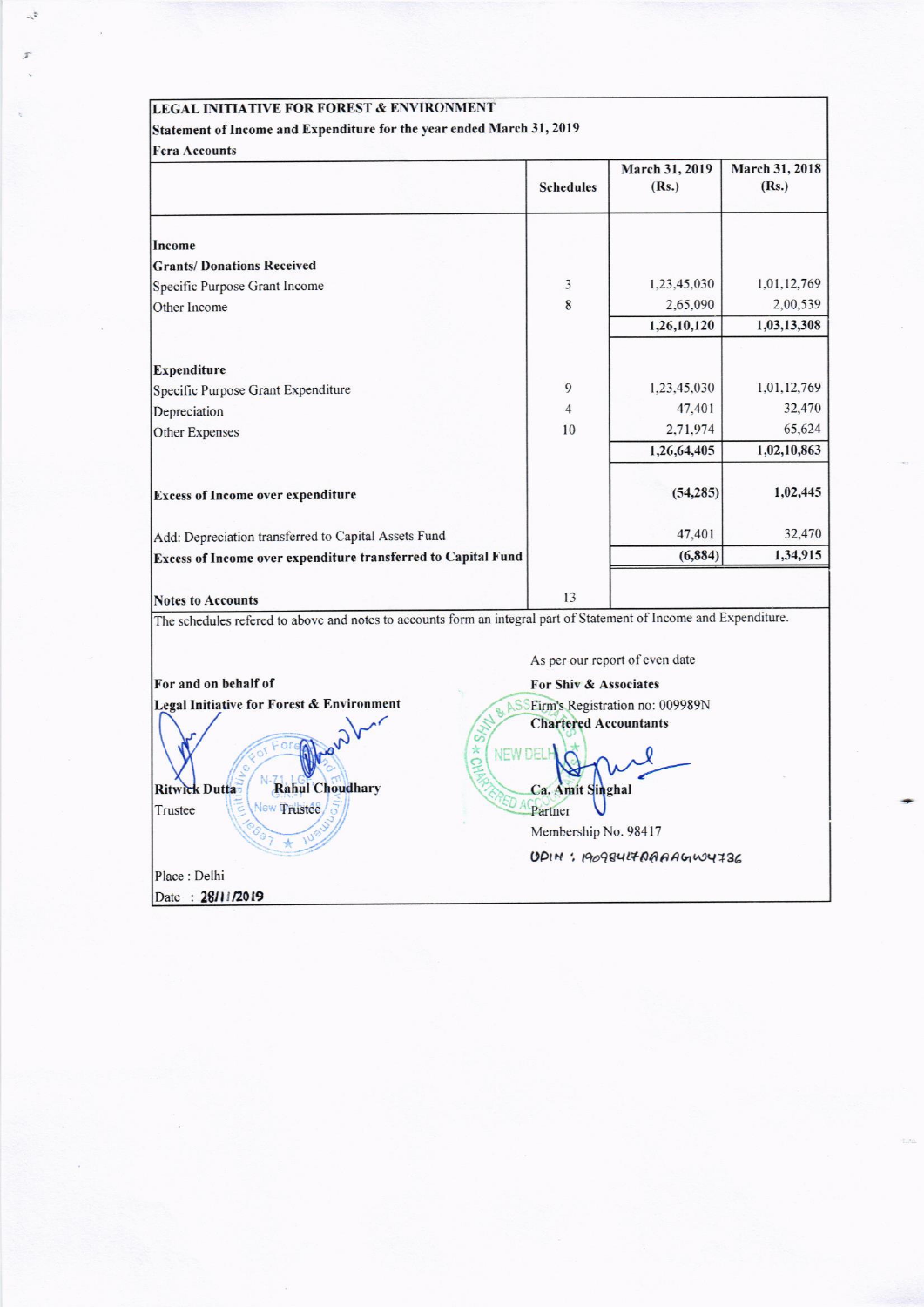# LEGAL INITIATIVE FOR FOREST & ENVIRONMENT

L.

## Receipts & Payment Account for the year ended on 31st March 2019 **FCRA** Account

|                                                                   |          | (All amounts in Indian Rupees)                |                                               |  |
|-------------------------------------------------------------------|----------|-----------------------------------------------|-----------------------------------------------|--|
| Particulars                                                       | Schedule | For the year ended<br>March 31, 2019<br>(Rs.) | For the year ended<br>March 31, 2018<br>(Rs.) |  |
| <b>Receipts</b>                                                   |          |                                               |                                               |  |
| <b>Opening Balance</b>                                            |          | 72,82,630                                     | 61,85,062                                     |  |
| Cash & Bank Balance                                               |          |                                               |                                               |  |
| <b>Grants/Donations Received</b><br>Specific Purpose Grant Income | 3        | 1,24,34,426                                   | 1,06,63,125                                   |  |
| <b>Interest Received</b>                                          |          | 3,77,152                                      | 3,57,243                                      |  |
|                                                                   |          |                                               |                                               |  |
|                                                                   |          | 2,00,94,208                                   | 1,72,05,430                                   |  |
|                                                                   |          |                                               |                                               |  |
| Payments                                                          |          |                                               |                                               |  |
| Specific Purpose Grant Expenditure                                | 11       | 1,22,99,030                                   | 98,57,176                                     |  |
| Other Expenditure                                                 | 12       | 2,71,974                                      | 65,624                                        |  |
|                                                                   |          | 1,25,71,004                                   | 99,22,800                                     |  |
| <b>Closing Balance</b>                                            |          |                                               |                                               |  |
| Cash & Bank Balance                                               | 5        | 75,23,204                                     | 72,82,630                                     |  |
|                                                                   |          | 2,00,94,208                                   | 1,72,05,430                                   |  |
| <b>Notes to Accounts</b>                                          | 13       |                                               |                                               |  |

The schedules refered to above and notes to accounts form an

 $W^{\prime}$ 

Rahul Choudhary

For and on behalf of Legal Initiative for Forest & Environment

**Ritwick Dutta** Trustee

Trustee

Place: New Delhi Date: 28/11/2019

As per our report of even date For Shiv & Associates **S Firm's Registration no: 009989N Chartered Accountants** 

NEW D Ca Amit Singhal

Partner Membership No. 98417 UDIN: 19098417AAAAGNO4736